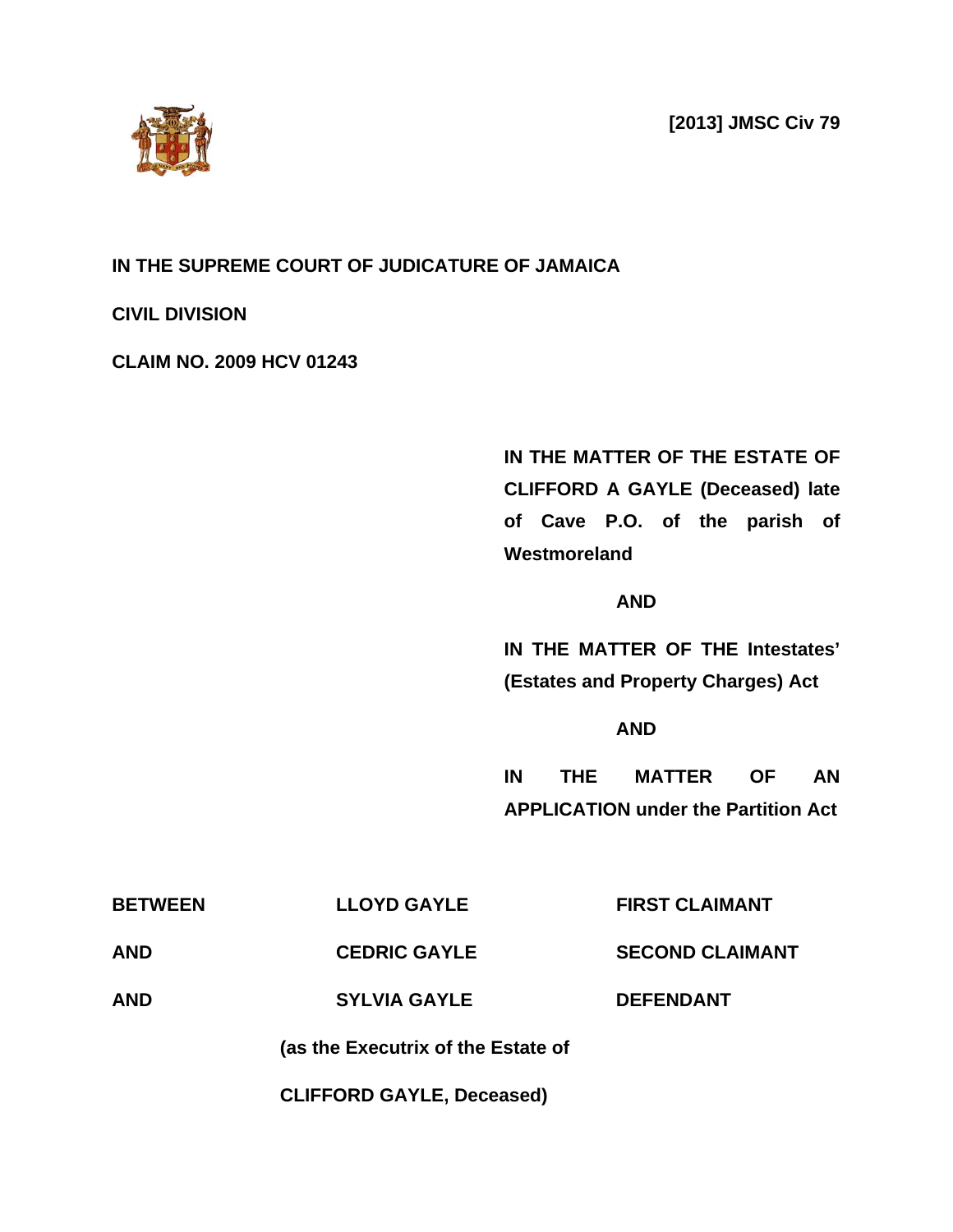#### **IN CHAMBERS**

**Arlean Beckford instructed by Arlean Beckford and Co for the claimants**

**Michael Palmer instructed by Palmer and Smart for the defendant**

**February 20 and June 7, 2013**

# **INTERPRETATION OF WILL – WHETHER WIFE HAD LIFE INTEREST – WHETHER SUBSEQUENT DEVISE VOID FOR REPUGNANCY – SECTION 23 OF THE WILLS ACT**

### **SYKES J**

**[1]** Messieurs Lloyd Gayle and Cedric Gayle are brothers, two of ten children produced by the testator Mr Clifford Gayle. Both gentlemen have filed an application asking the court to interpret the will of Mr Clifford Gayle. Mr Clifford Gayle was a farmer and butcher who acquired a fair amount of real estate in his life time. At the time of his death in April 1969, he was married to the defendant, Mrs Sylvia Gayle, now Mrs Henry. Mrs Henry was appointed one of the executors and she was also named as a beneficiary. Mr Lloyd Gayle has died since the application was filed. Mrs Augustine Amantine Gayle (Mrs A), his widow, was substituted for him.

**[2]** Mrs Henry has formed the view that under the terms of the will, twenty two acres of land at Mount Ricketts were hers absolutely, that is to say, she had an estate in fee simple absolute which had no other rights attached to it. Messieurs Lloyd Gayle and Cedric Gayle did not agree. They believed that she has only a life interest, and after her death, they and other named beneficiaries would inherit the estate in fee simple in respect of the twenty two acres. Mr Lloyd Gayle had lodged a caveat against the title on June 16, 2008. The caveat lapsed and the land was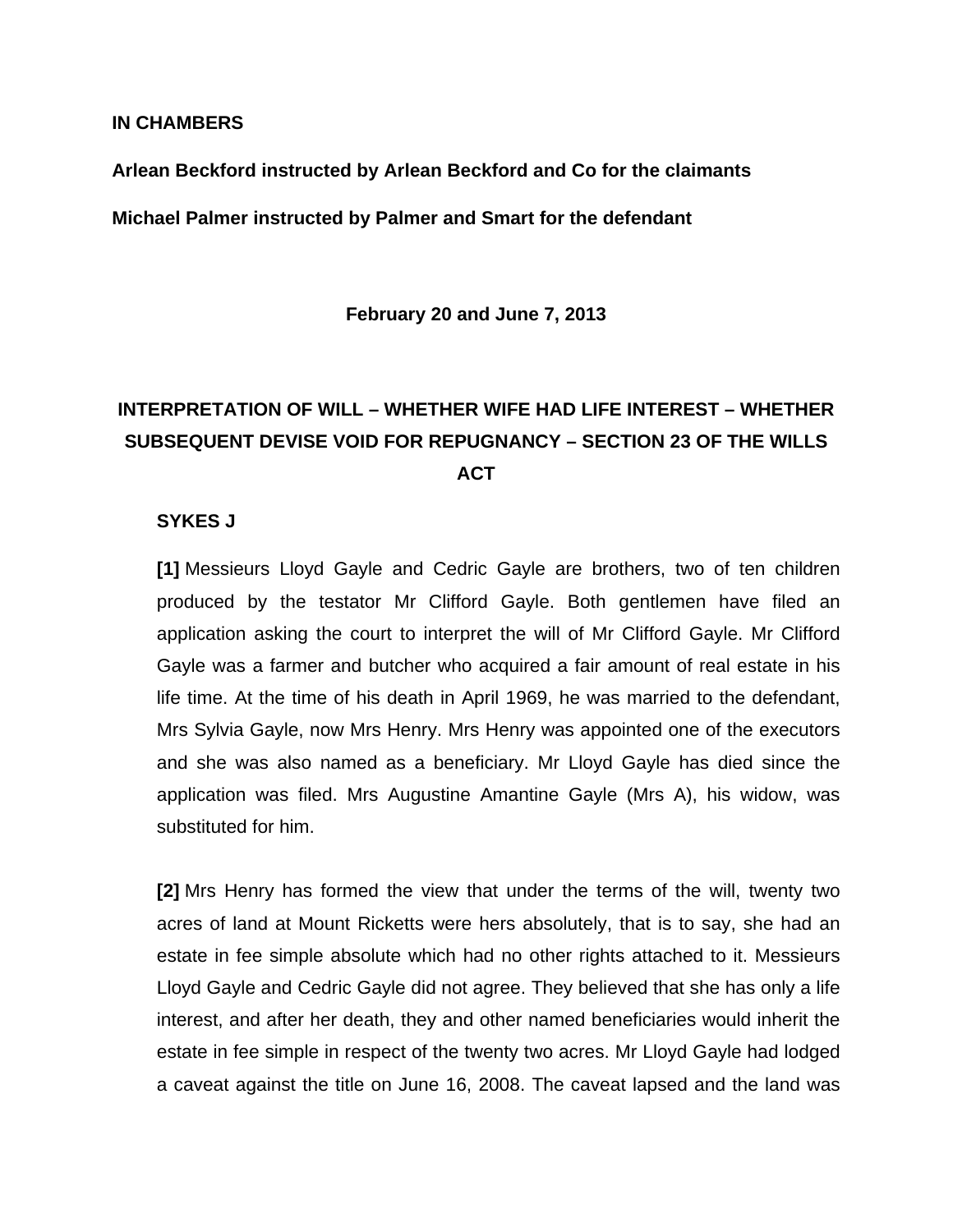transferred to Starline Construction and Realty Limited (Starline) under an agreement for sale between Starline and Mrs Henry.

**[3]** This state of affairs led Mr Lloyd Gayle and his brother to launch this application in which they are asking the court to declare the interests of the all beneficiaries, including Mrs Henry, under the will of Mr Clifford Gayle. However, during the application it became clear that the real issue between the parties was whether Mrs Henry took a fee simple absolute (and consequently full rights of disposition) or a life interest in respect of the twenty two acres of land at Mount Ricketts. This judgment concerns only this acreage and no decision is made regarding the other bequests and devises since there is now no issue between the parties in respect of the other dispositions.

**[4]** The resolution of this application depends on the proper interpretation of the relevant provisions of the will. The will that has led to this application is as follows:

*THIS IS THE LAST WILL and testament of me Clifford A Gayle of Cave P.O. Westmoreland in the County of Cornwall.*

*I HEREBY revoke all wills and testamentary instruments heretofore by me made. I appoint Franklin Gayle of Mearnsville Westmoreland and Sylvia Gayle of Cave, Cave P.O. Westmoreland to be the Executors of this my will. I direct my Executors to pay my just debts and funeral and Testamentary Expenses.* 

*I give and bequeath to my wife Sylvia Gayle all that portion of land part of Mount Ricketts approximately (22*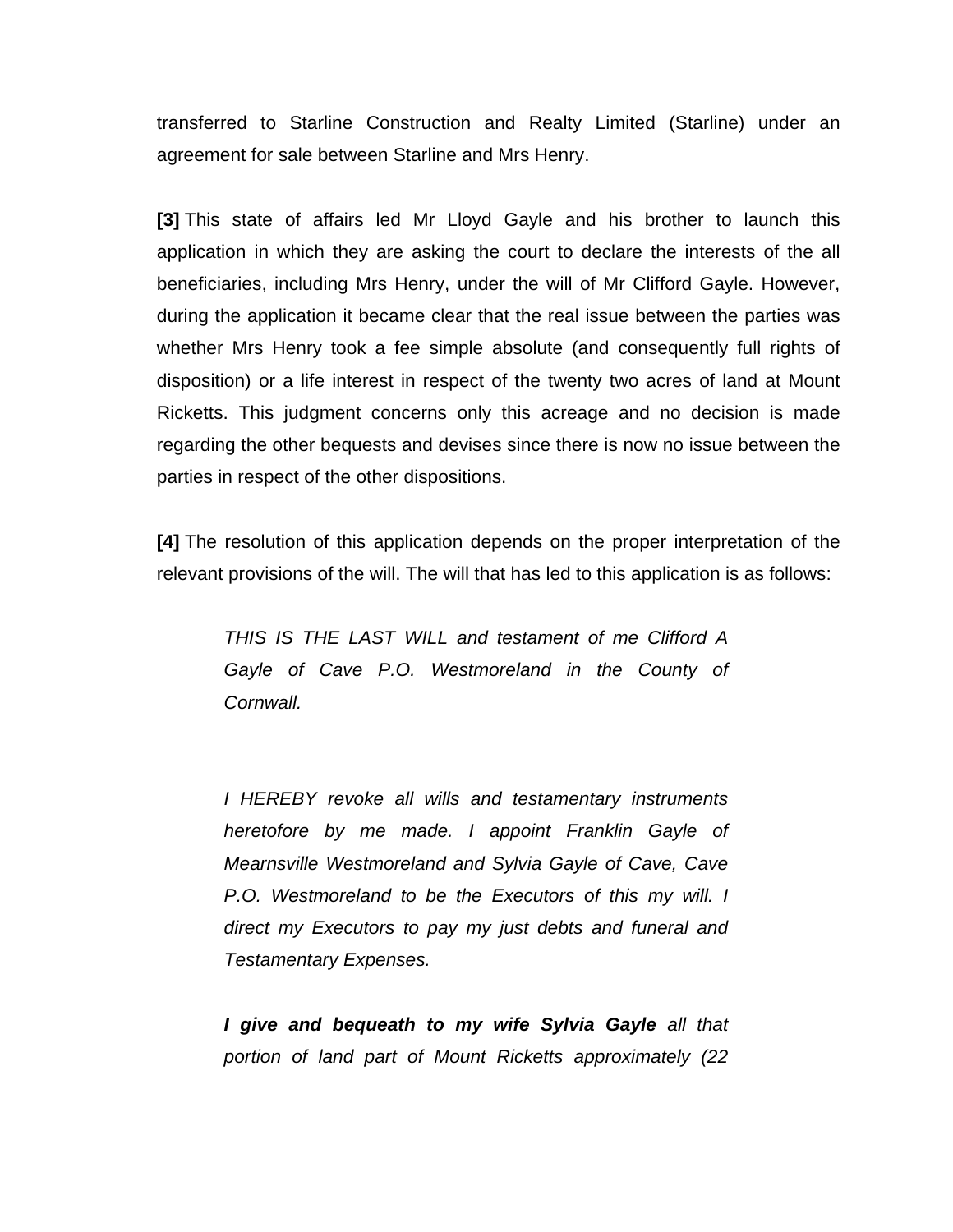*acres) twenty two acres to receive fifty percent (50%) of all proceeds after expenses are cleared during her life time.*

*She is to take care of my mother and pay her funeral expenses. At the death of my wife the said twenty two acres (22 acres) of land is to be given to my sons Franklyn, Bernel, Lloyd and Keith. All balance of money owed to me on the portion of Mount Ricketts sold recently is to be paid to my wife Sylvia Grant and she is to give titles to the recent buyers. I give and bequest to my son Keith and my daughter Babeth Joy all that portion of land at Mearnsville (1½ acres) One and a half acres more or less and a dwelling house. This land and house must not be sold at all. I give and bequeath all that portion of land called Thompson land (part of Lindores) 6 acres more or less to my sons Franklin, Bernel and Lloyd and my daughter Hazel, Pearline, Vivian to be divided equally.* 

*I further agree and give to my wife Sylvia Gayle authority to give to my step daughter (Ruby) Mrs Iris Powell the sum of Fifty Pounds (£50) as soon as it is available.* 

*I give to my executors the said Franklin Gayle and Sylvia Gayle the sum of Twenty-five pounds.* (emphasis added. Other than added emphasis the will is reproduced as it was in the original).

**[5]** Several affidavits have been filed. Mr Lloyd Gayle's affidavit in support of his application gives the background leading up to the application. The most important portions stated that since the probate of his father's will (which occurred on March 20, 1970), Mrs Henry, has not accounted to him or the other beneficiaries in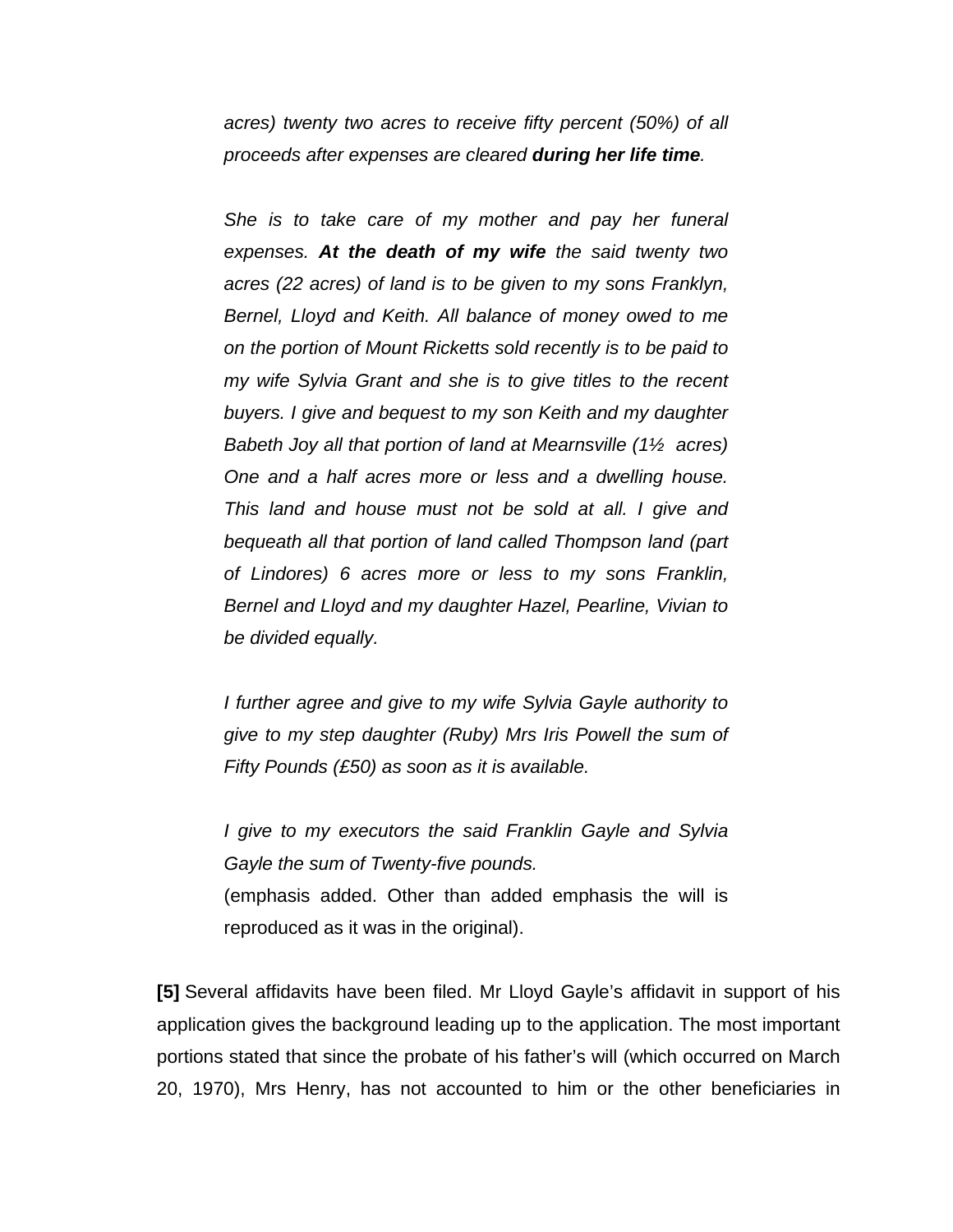respect of her stewardship of his father's estate. He alleged that he heard that the twenty two acres were about to be sold and he feared that it will be sold at an undervalue. He further stated that he had lodged a caveat to prevent the transfer of the twenty two acres until the will had been interpreted. Unfortunately, as is now known, the caveat lapsed and the transfer was effected.

**[6]** Mr Lloyd Gayle's affidavit is relied on and supported by, his wife, Mrs A. Mrs A's affidavit added the following information. She said that in August 2009, she and her husband secured a valuation of the property (the twenty two acres). The valuators stated that the property was valued at JA\$30,500,000.00.

**[7]** Mrs Henry also filed affidavits. She filed two affidavits of the same date. She began by stating that she entered into a sale agreement with Starline for the sale of 225 acres. The acreage seems to be a mistake. In the submissions before this court, it is common ground that it is twenty two acres which are in dispute.

**[8]** Mrs Henry stated that she is not 'currently holding funds on account of income generated from the estate ownership of the property' (paragraph 7 of affidavit of November 10, 2010 intituled in part 'in response to notice of application for court orders). In paragraph 9 of the same affidavit she says that she is 'unable to render a full account of the moneys collected and held by me as the documents to inform me of the various transactions cannot be located by my attorneys at law … despite my request for the file to be forwarded to my present attorneys at law.'

**[9]** In her other affidavit of the same date Mrs Henry accepted that she entered into a sale agreement with Starline for JA\$12,000,000.00. According to her, the agreement was dated April 4, 2009. The purchaser was said to be in possession of the property since March 2008.

**[10]** Under cross examination it turned out that the selling price was set by the Starline. Starline got the valuation. None was done by Mrs Henry. The claimants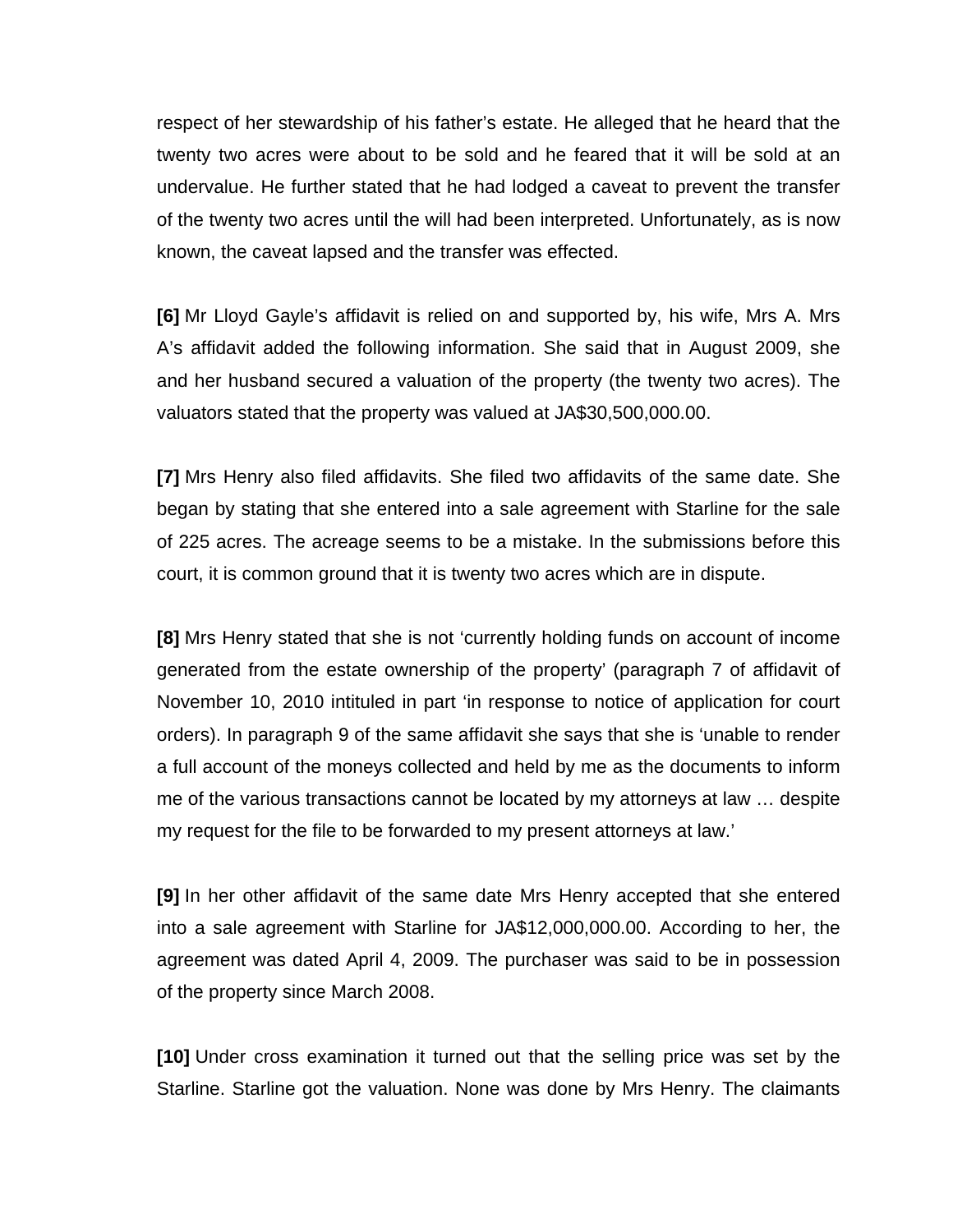secured another valuation which stated that the property was grossly undervalued. Their report stated that market value was JA\$35,000,000.00 with a forced sale value of JA\$27,000,000.00.

### **Interpretation of the Will**

**[11]** Mr Palmer submitted that under the rules of construction developed in relation to wills, Mrs S had absolute interest and therefore any later disposition what purported to cut down the full extent of the interest she received was void for repugnancy. Counsel further submitted that clear words cannot be controlled by subsequent words. According to learned counsel, the clear words of giving Mrs S an absolute interest were these:

*I give and bequeath to my wife Sylvia Gayle all that portion of land part of Mount Ricketts approximately (22 acres) twenty two acres …*

Counsel took the view that the rest of the sentence -

… *to receive fifty percent (50%) of all proceeds after expenses are cleared during her life time.*

- is of no moment and should be regarded as an attempt to cut down the absolute interest devised in the earlier part of the sentence. The clause stating that the land should go to others after the death of wife, according to counsel, had no legal significance.

**[12]** Mr Palmer relies on the Court of Appeal of Jamaica's decision in **DaCosta v Warburton and Kenny** (1971) 12 JLR 520. That case is indeed authority for the proposition stated by Mr Palmer but the rub lies in the application of the principle.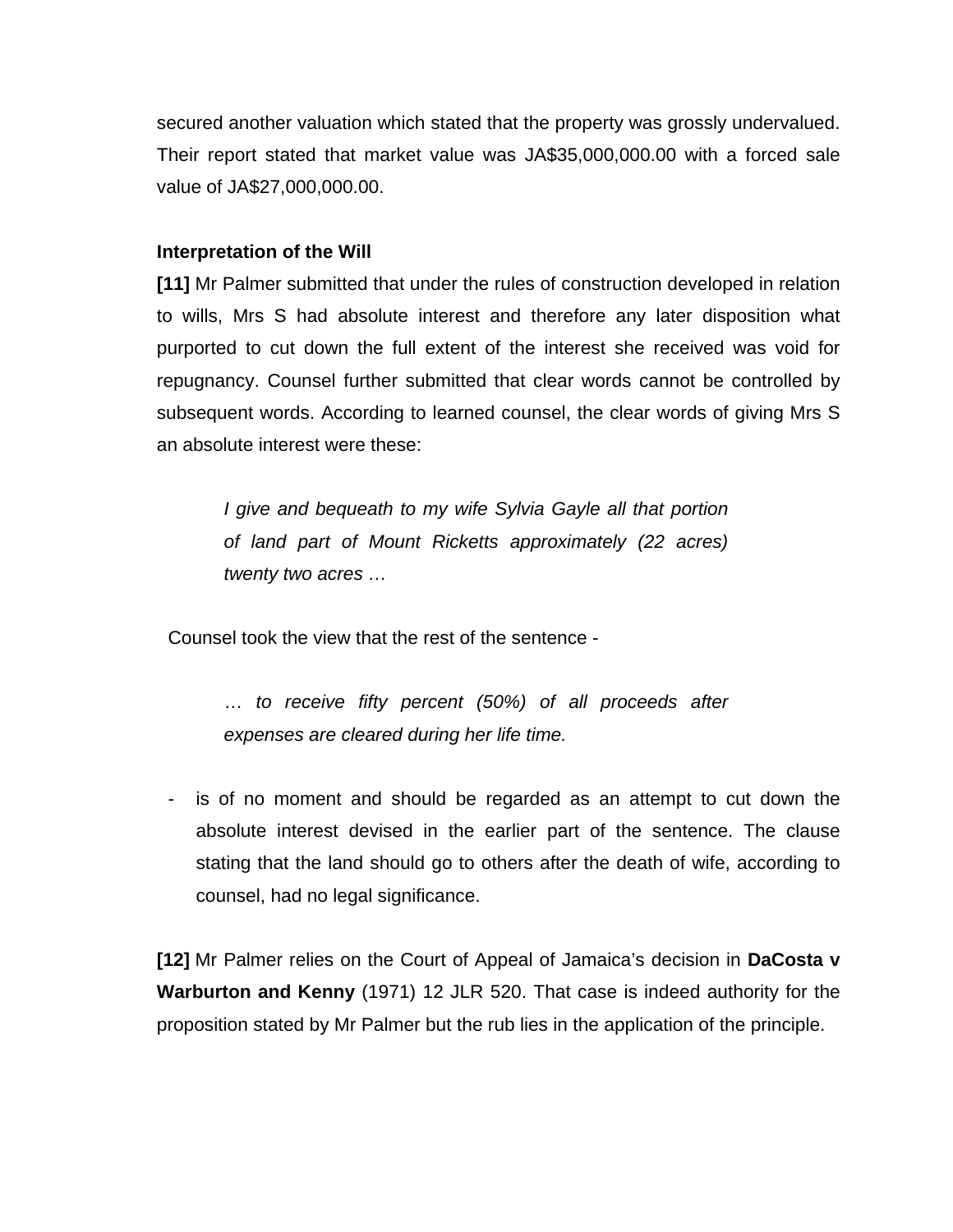**[13]** In looking at the rival submission advanced before this court, one has to bear in mind the warning of Bovell CJ in **Gravenor v Watkins** (1871) LR 6 CP 500. His Lordship said that, 'It is extremely difficult to construe one will by the light of decisions upon other wills framed in different language. The Court must in each case endeavour to ascertain the meaning of the testator from the language he has used' (p 504). This principle was restated by Smith JA in **DaCosta**. Smith JA emphasised that it 'is unwise to base a decision on a previous case in which no principle of law is established, but which is based purely on questions of fact or on the construction of a particular document' (page 525 C).The principle outlined by **DaCosta** is applicable but as Smith JA and Bovell CJ said, the key is the wording of the will and not so much the principle itself which is clear enough.

**[14]** In **DaCosta** the relevant parts of the will were in these terms:

*I give and bequeath to my wife Josephine Lucille my property known as 52 North Street, Kingston. … I direct my said executor Josephine Lucille that in the event of her selling the property known as 52 North Street, she must give to my grandchildren by my daughter Thelma Kenny one quarter of the proceeds of such sale after expenses paid.* 

**[15]** The issue that arose was whether Josephine Lucille had a fee simple absolute or whether the direction that if there was a sale part of the proceeds should go to the grandchildren had the effect of giving Josephine Lucille only a life interest. In other words should the later direction be regarded as repugnant to the initial disposition to Josephine Lucille and therefore disregarded?

**[16]** It is important to note that the gift to Josephine Lucille was stated in clear and absolute terms. No words of limitation appeared in the same sentence or even several sentences afterwards. It was only at the end when the testator spoke of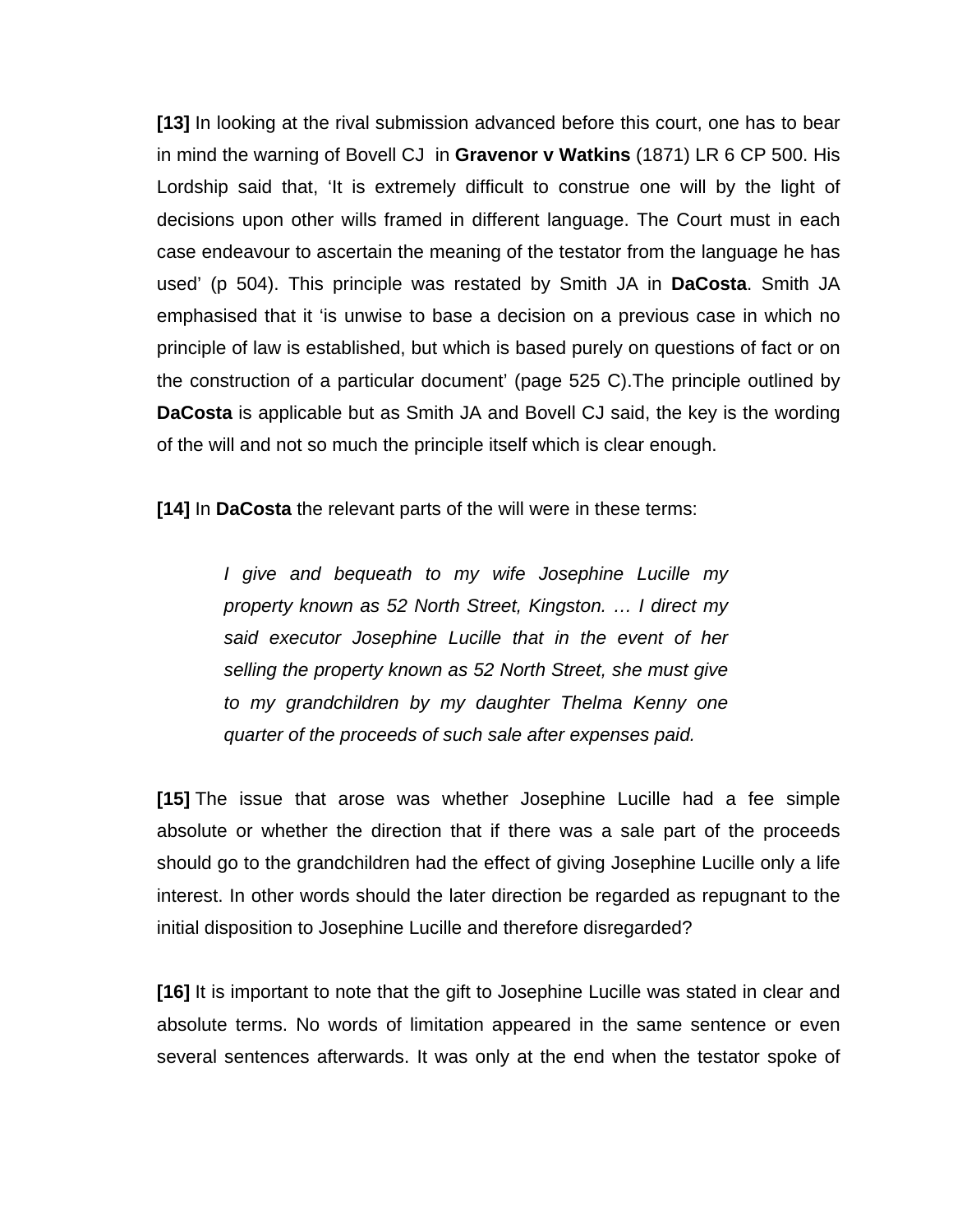what should happen in the event of a sale that any suggestion of words of limitation on the extent of the estate given to Josephine Lucille arose.

**[17]** In interpreting wills the Court of Appeal set out the steps and the way in which the doctrine of repugnancy operates. Fox JA made the important point that while it is true to say that the doctrine of repugnancy (which is the principle relied on by Mr Palmer) applies to the construction of wills the starting point is always to decide 'the extent and nature of the estate intended to be given to the wife' (page 523 F).

**[18]** Smith JA, like Fox JA, held that the first step in interpreting wills is to 'decide … the nature and extent of the estate … which was given' (page 525 F). Then if 'the legal effect of the devise is that she obtained absolute ownership of the property then the attempts to benefit [others] out of the same property would clearly be void for repugnancy' (page 525 F).

**[19]** In coming to this conclusion, Smith JA did not accept the submission of Mr Frankson which was to the effect that one looks at the whole will and see what the intention was and then one goes to the specific devises and bequests to see who should get what and for what period. If the overall intention is that a person should benefit from the same property as another person who had previously received a gift of the same property in the same will then that shows that the true intention of the testator was that the first beneficiary can only have a life interest. Mr Frankson was relying on section 23 of the Wills Act which stated that when property is devised or bequeathed then an absolute interest in given unless a contrary intention appears. According to learned counsel, one has to look at the entire will and not just the words of the bequest to see if a contrary intention is shown. According to Mr Frankson, since there was a direction to distribute the proceeds of sale of the property later in the will, then that was a contrary intention gathered from looking at the will as a whole. Therefore Josephine Lucille took only a life interest.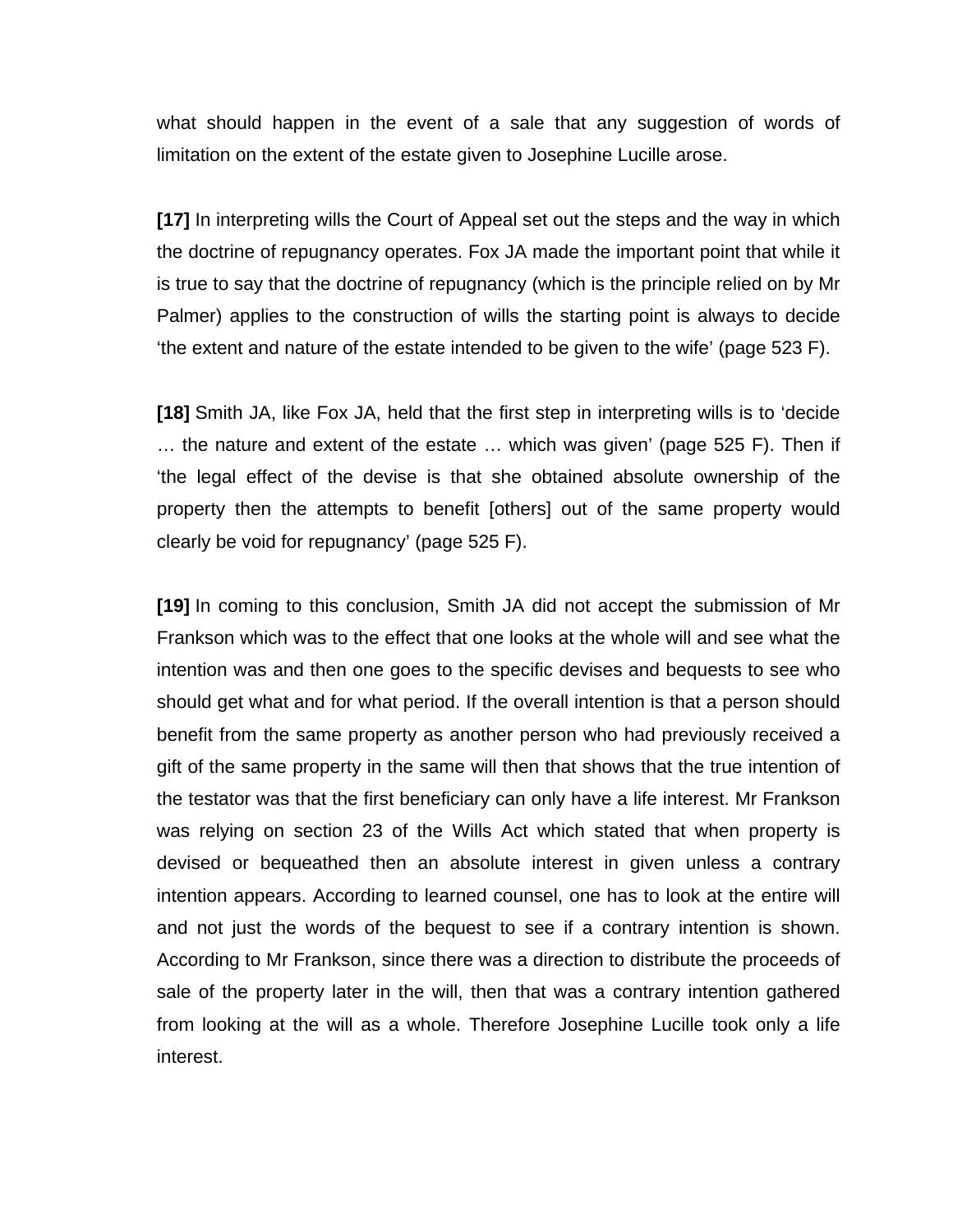**[20]** He further submitted that a contrary intention appeared that the first devisee did not take absolutely because the terms of the will showed that the testator intended that other persons should benefit from the same property. In simple terms, Mr Frankson was submitting that a gift to two persons of the same property in the same will means that the first gift will always be reduced to a life interest because of the second gift. This is so regardless of how absolute the language is in relation to the first gift. Mr Palmer, in the case before this court, was relying on the rejection of this argument by Smith JA to say that the submission advanced now, by Miss Beckford, is no different from Mr Frankson's submission forty two years ago. It was a bad argument then, it is a bad argument now.

**[21]** By contrast, Mr Vivian Blake, opposing counsel in **DaCosta**, took the view that the earlier devise in the will under consideration gave an estate in fee simple absolute. The later clauses in the will purported to give an interest in the same property to other beneficiaries. These later clauses were said by Mr Blake to be void for repugnancy. This was the argument advanced by Mr Palmer before me.

**[22]** Smith JA recognised the wording of section 23 of the Wills Act but held that contrary intention in that provision did not have the meaning attributed to it by Mr Frankson. His Lordship stated at page 526C:

*In my opinion, the contrary intention referred to in s. 23 is not so much a disposition or direction which shows an intention that some person other than the original devisee should benefit, as one from which it can reasonably be inferred that the testator did not intend that the devisee should take the whole estate or interest in the real estate devised which he had power to dispose of by will. Such an inference can only be drawn, in my view, if it can be ascertained with certainty that a recognisable estate or interest, inconsistent with the estate or interest previously*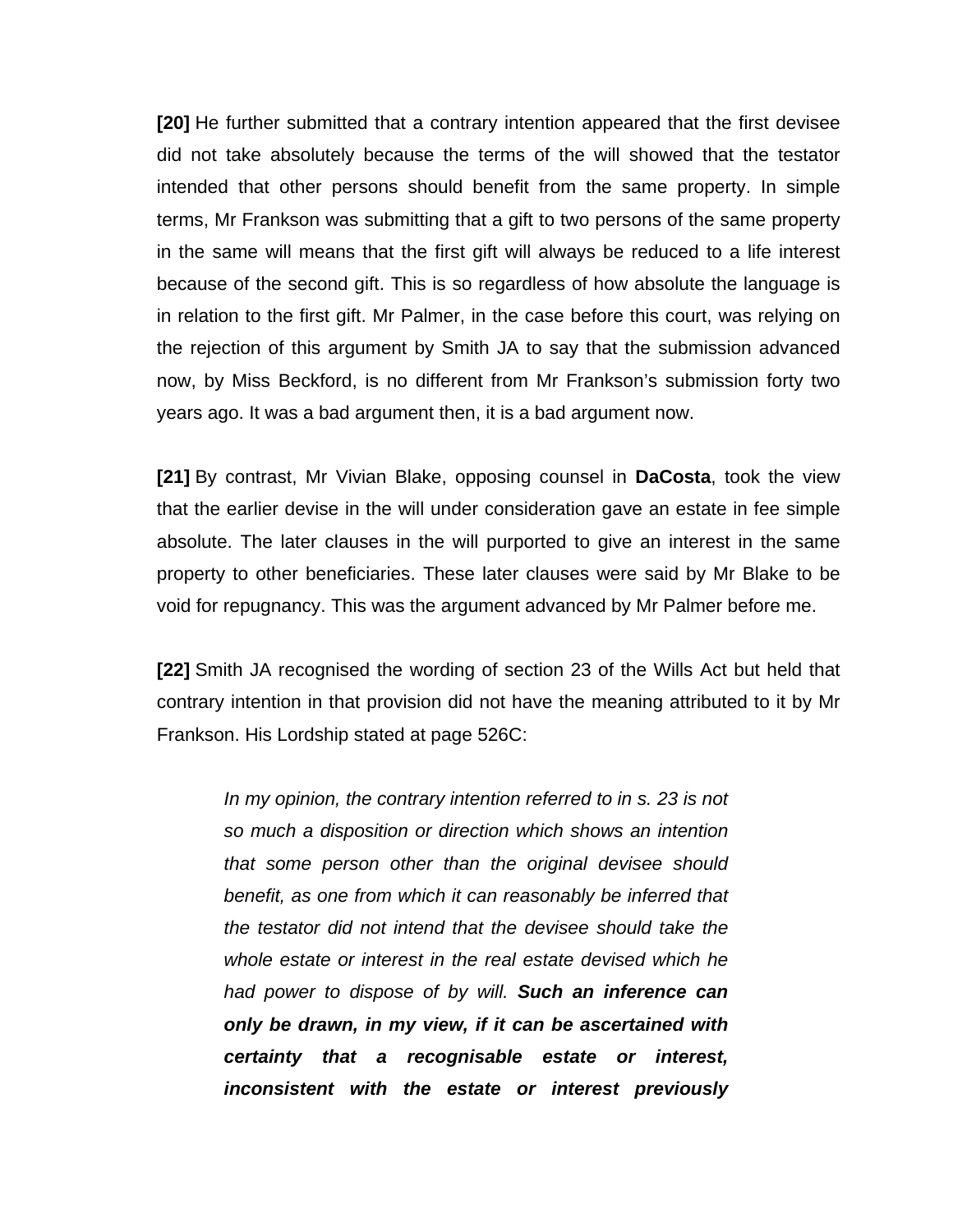# *devised, has been created in favour of some other person.* (my emphasis)

**[23]** Graham Perkins JA, the third member of the court, held, among other things, that where a testator sought to attach to an absolute gift conditions or qualifications that are repugnant to such a gift then those conditions or qualifications are void. Thus any restriction on an absolute gift such as one hindering the right of the devisee or legatee to enjoy full rights of alienation whether by way of sale or otherwise would be repugnant and void. Mr Palmer endorses this position unreservedly.

**[24]** From what has been said, there can be no doubt that the actual wording of the will is, quite literally, the most decisive factor.

**[25]** Mr Palmer sought to say that once the magic words, '*I give and bequeath*' are used, that fact without more means that the whole estate passes and no subsequent words can limit the extent of the estate given by these words. No case was cited for such an absolute position and neither has the court found any. If Mr Palmer was correct it is nothing short of remarkable that none of the three Justices of Appeal in **DaCosta** held that the words seized upon by Mr Palmer were decisive of the issue. What they held was that on a proper construction of the will the absolute interest was given to Josephine Lucille.

**[26]** In this case, the words are:

*I give and bequeath to my wife Sylvia Gayle all that portion of land part of Mount Ricketts approximately (22 acres) twenty two acres to receive fifty percent (50%) of all proceeds after expenses are cleared during her life time* (emphasis added)*.*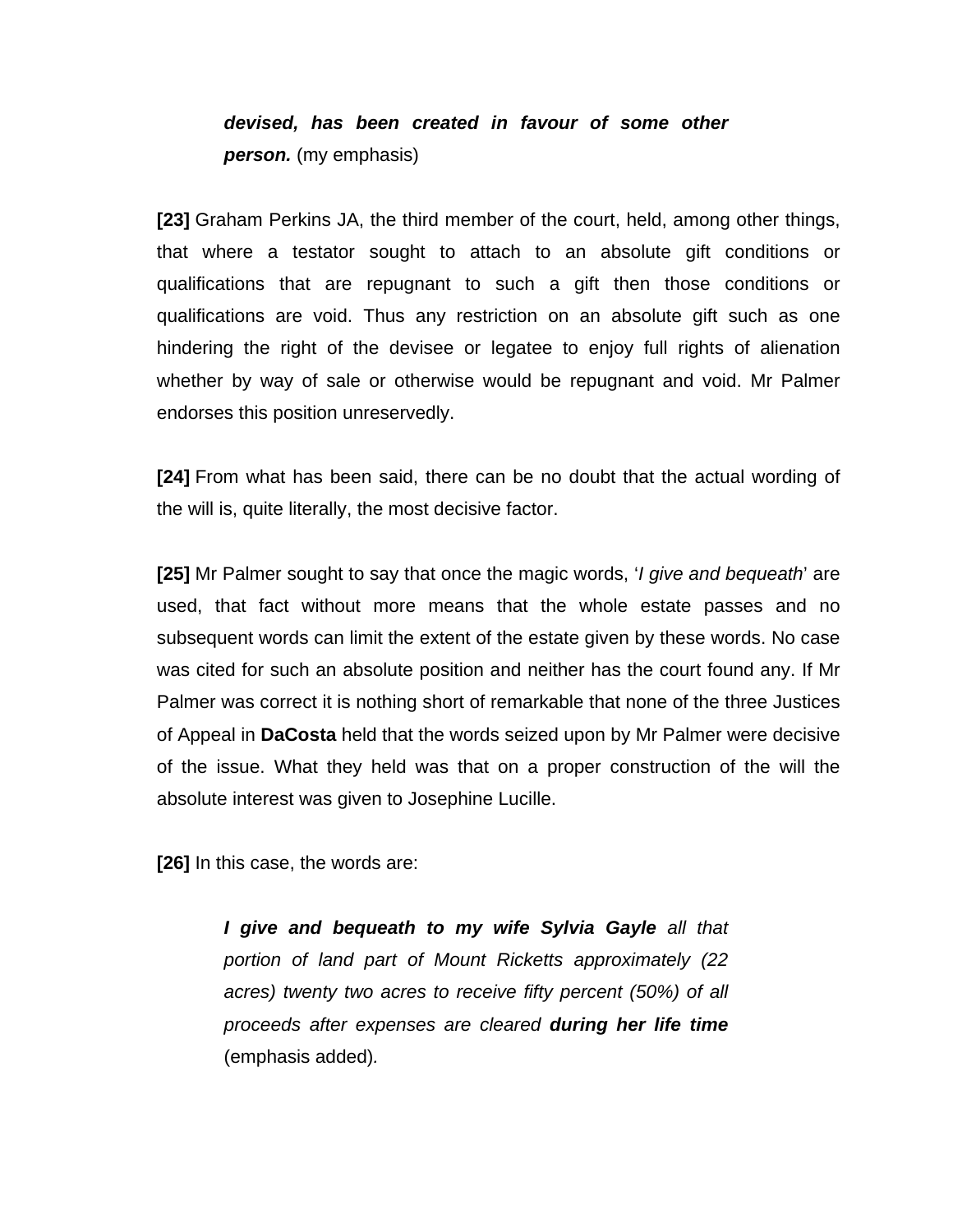**[27]** The meaning of this sentence, despite its inelegance, in clear enough. A limitation has in fact been placed on the gift. The testator is saying that Mrs Henry has the right, during her life time, to enjoy fifty percent of proceeds (meaning net revenue) after expenses are cleared. It would not make sense to interpret this to mean, Mrs Henry received an absolute gift but during her life time she could only use fifty percent of the net revenue. This is inconsistent with an absolute gift. One of the characteristics of an absolute gift is that the beneficiary has full rights of free disposition of gift and proceeds from gift. The words are read as a whole and interpreted in their context.

**[28]** The very next sentence in the will supports this conclusion. The testator said:

*She is to take care of my mother and pay her funeral expenses.*

**[29]** It appears that the other fifty percent of the net proceeds were to be use to care for the testator's mother and pay for her funeral.

**[30]** The next sentence after this states:

*At the death of my wife the said twenty two acres (22 acres) of land is to be given to my sons Franklyn, Bernel, Lloyd and Keith.*

**[31]** It seems to this court that the testator has made provision for the use of the proceeds, the use of the land and what should happen to the land after his wife's death.

### **Conclusion**

**[32]** What is clear is that the testator did not intend that Mrs Sylvia Henry should have a fee simple absolute. She was given the land to enjoy fifty percent of the net profit for herself. The will did not specifically state what should become of the other